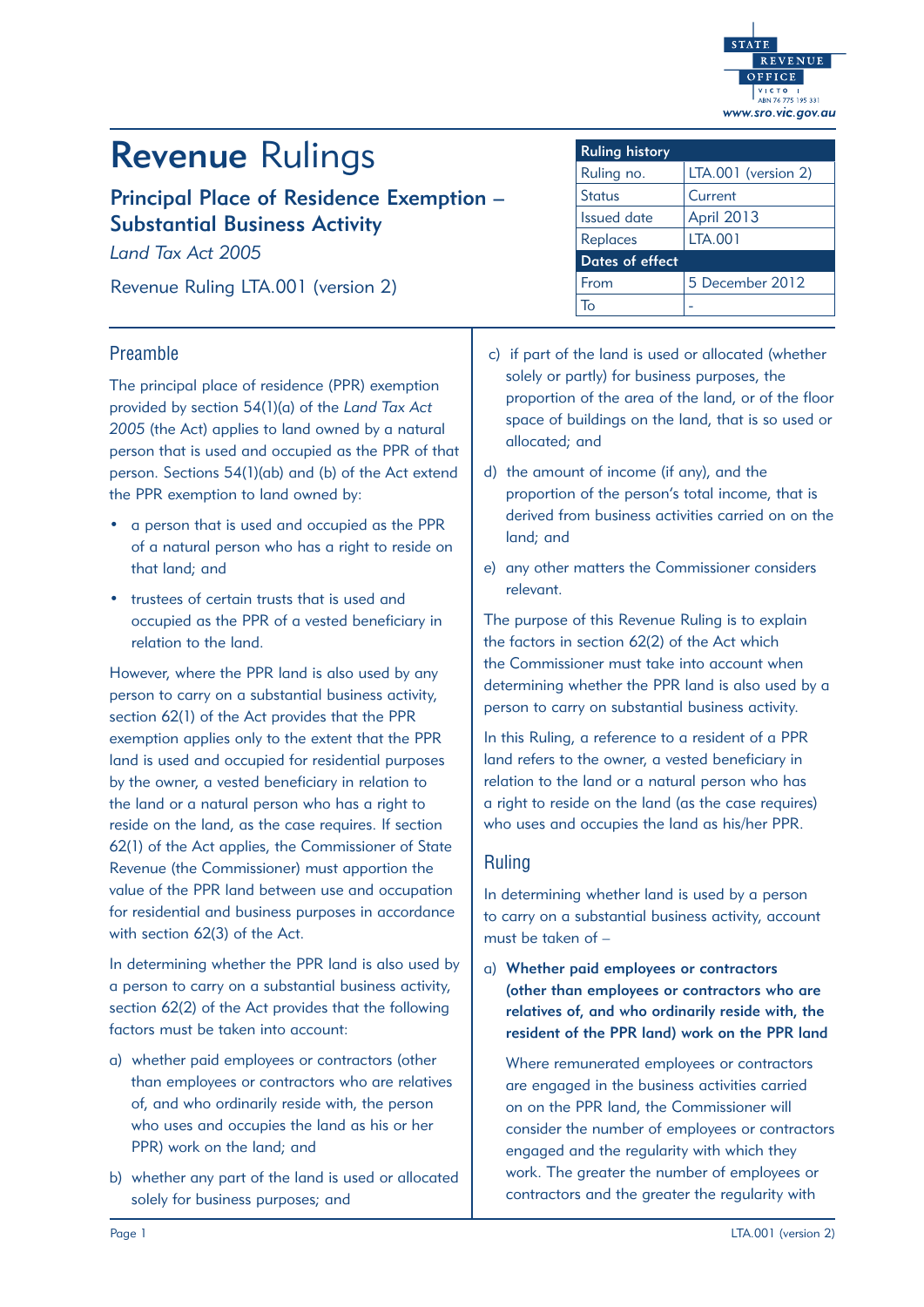which they work, the more likely it is that the Commissioner will consider that the PPR land is being used to carry on a substantial business activity.

Employees or contractors who are related to the resident of the PPR land and who ordinarily reside with that resident are not taken into account. A relative includes a spouse or domestic partner, a child or grandchild, a parent or grandparent, a brother or sister, and a nephew or niece.

For example, if the resident of the PPR land conducts a consulting business on the PPR land and employs a full time secretary/bookkeeper, this would indicate that the PPR land is used to carry on a substantial business activity. However, if the secretary/bookkeeper is the child of the resident of the PPR land and ordinarily resides with that resident, that employee is not taken into account in determining whether a substantial business activity is carried on on the PPR land.

Furthermore, the Commissioner will generally take into account only those employees or contractors whose work on the PPR land is directly related to the principal business activities carried on on the PPR land.

For example, if the PPR land is used to carry on a bookkeeping business, the engagement of a gardener at the PPR land will not be taken into account in determining whether a substantial business activity is carried on on the PPR land. However, if the PPR land is used to carry on a Bed & Breakfast business, the engagement of a gardener will be taken into account as a gardener is considered to be directly related to the carrying on of a Bed & Breakfast business.

## b) Whether any part of the PPR land is used or allocated solely for business purposes

Where part of the PPR land (including the floor space of any building(s) on the PPR land) is allocated solely for business purposes, the Commissioner will generally consider that the PPR land is being used to carry on a substantial business activity.

For example, if part of the building, such as the ground level floor of a two storey residence, is

used solely for a milk bar or cafe business, this will generally indicate that a substantial business activity is being carried on on the PPR land.

## *Home Office*

A home office refers to the use of a space on the PPR land (such as a study or spare room) to carry out business related work, such as accounts or storage of business records.

Where the resident of the PPR land undertakes most of his/her work at his/her employer's business and uses a home office to complete work related to their employment from time to time, the Commissioner is unlikely to consider the use of a home office in such circumstances to be a use of the PPR land to carry on a substantial business activity.

Similarly, where the resident of the PPR land is self-employed but undertakes most of their work at other premises (such as at a client's property), the Commissioner is unlikely to consider the use of a home office in such circumstances to be a use of the PPR land to carry on a substantial business activity.

c) If part of the PPR land is used or allocated (whether solely or partly) for business purposes, the proportion of the area of the land, or of the floor space of buildings on the PPR land, that is so used or allocated

Where more than 30 per cent of the PPR land or 30 per cent of the area of a building on the PPR land is used (whether solely or partly) for business purposes, the Commissioner will generally consider that the PPR land is used to carry on a substantial business activity.

d) The amount of income (if any), and the proportion of the person's total income, that is derived from business activities carried on on the PPR land

Where more than \$30,000 (gross) income is derived from the business activity carried on on the PPR land for the most recently completed financial year (preceding the year of assessment), the Commissioner will generally consider that the PPR land is used to carry on a substantial business activity.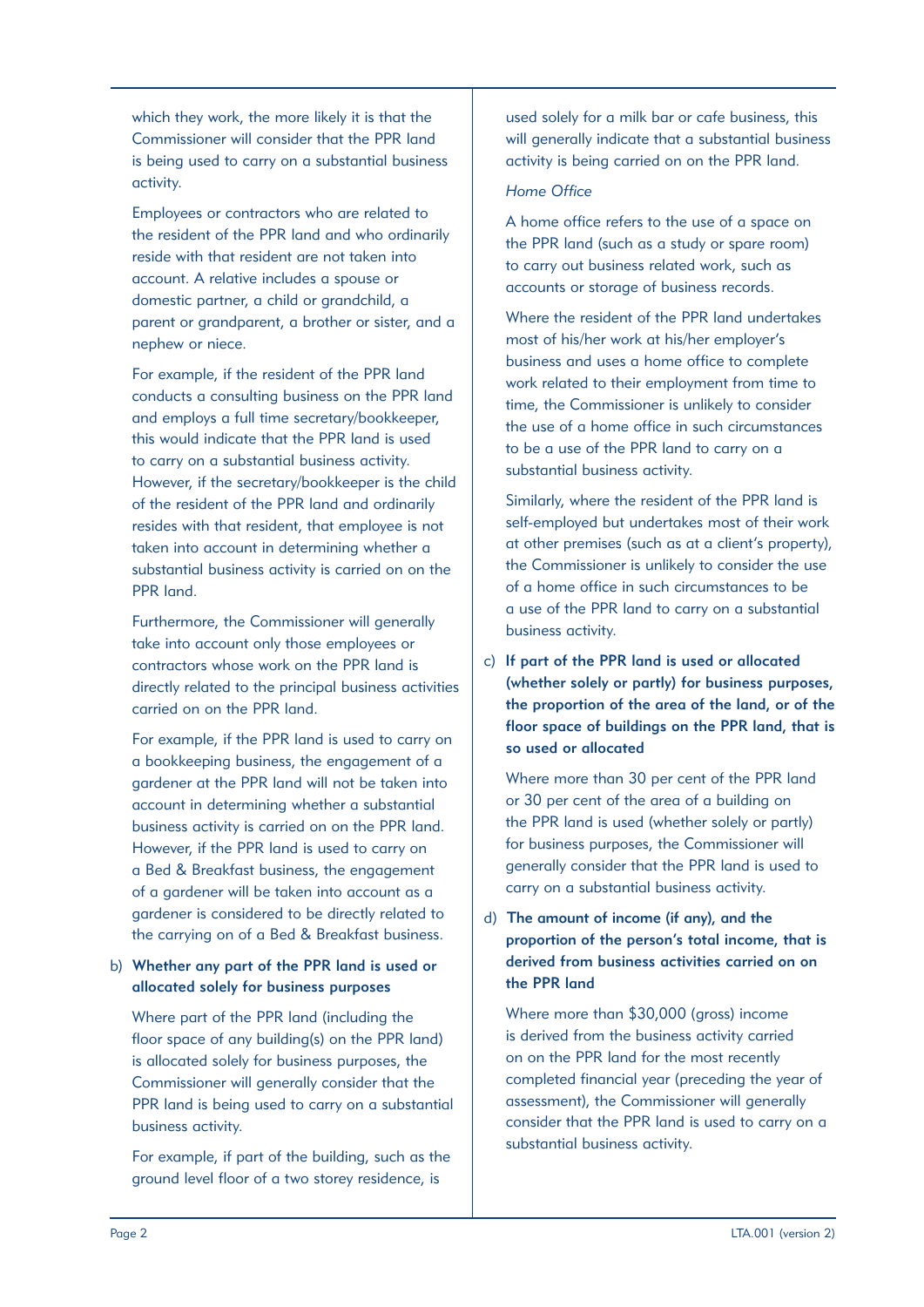# e) Any other matters the Commissioner considers relevant

In addition to those factors set out at paragraphs a) to d) above, the Commissioner must also take into account any other matters he considers relevant in determining whether a substantial business activity is carried on on the PPR land.

Other matters which the Commissioner may consider include:

- Whether any other person has been given a right to use or occupy any part of the PPR land or building for business purposes. For example, if the resident of the PPR land grants a lease or licence to another person to store records or other business related materials, this may indicate that a substantial business activity is being carried on on the PPR land.
- The extent and nature of the business activity carried on on the PPR land when compared with business activity conducted elsewhere.
- The extent and nature of income tax deductions claimed in respect of the business activity carried on on the PPR land.
- The level of involvement of the resident of the PPR land (or his/her family) in the business activities.
- Whether promotional or advertising materials in respect of the business activities refer to the PPR land.
- • Whether a council permit is required or has been issued in respect of the business activities carried on on the PPR land.

The relevance and weight to be given to each of the factors in section 62(2) of the Act will depend on the circumstances of each case.

#### Apportionment

If the PPR land is used by any person to carry on a substantial business activity, section 62(1) of the Act provides that the PPR exemption applies only to the extent that the PPR land is used and occupied for residential purposes by the resident of the PPR land.

Section 62(3) of the Act provides that the Commissioner must apportion the value of the PPR land as between use and occupation for residential purposes and use for business purposes, having regard to the proportion of the PPR land used for each purpose and the extent to which each proportion is so used. Section 62(4) of the Act further provides that the Commissioner may consult the Valuer-General in relation to an apportionment.

## Example 1

Leigh is a self-employed web designer who works from his PPR. One room is exclusively set aside for his web designing activities, representing approximately 12 per cent of the floor space of the building on the PPR land. Leigh has obtained a council permit to conduct the business activities from his PPR. During the most recent financial year, Leigh's gross income was \$38,000.

The fact that Leigh's web designing business generated over \$30,000 indicates that Leigh is using the PPR land to carry on a substantial business activity. This is particularly so given that part of his PPR is used exclusively for the business, and the fact that the council has granted a permit in respect of the business activities. As section 62(1) of the Act applies in this case, Leigh is entitled to the PPR exemption only to the extent that the PPR land is used and occupied by Leigh for residential purposes.

## Example 2

Phil works full-time in a music store, and supplements his income by giving music lessons from his PPR on a casual basis. One room (approximately 15% of the floor space of the building) is set aside for his music lessons. Phil derives approximately \$8,000 per annum from his business activities.

Although a room at Phil's PPR is set aside solely for his business, the area allocated to his business and the income derived is not significant. Furthermore, Phil is involved in the business on a casual basis only. Taken together, these factors indicate that Phil is not using his PPR to carry on a substantial business activity. As section 62(1) of the Act does not apply, Phil is entitled to a full PPR exemption in respect of the PPR land.

## Example 3

Sam and Debbie own a Bed & Breakfast property in the Yarra Valley. The building on the PPR land consists of 6 bedrooms; Sam and Debbie occupy